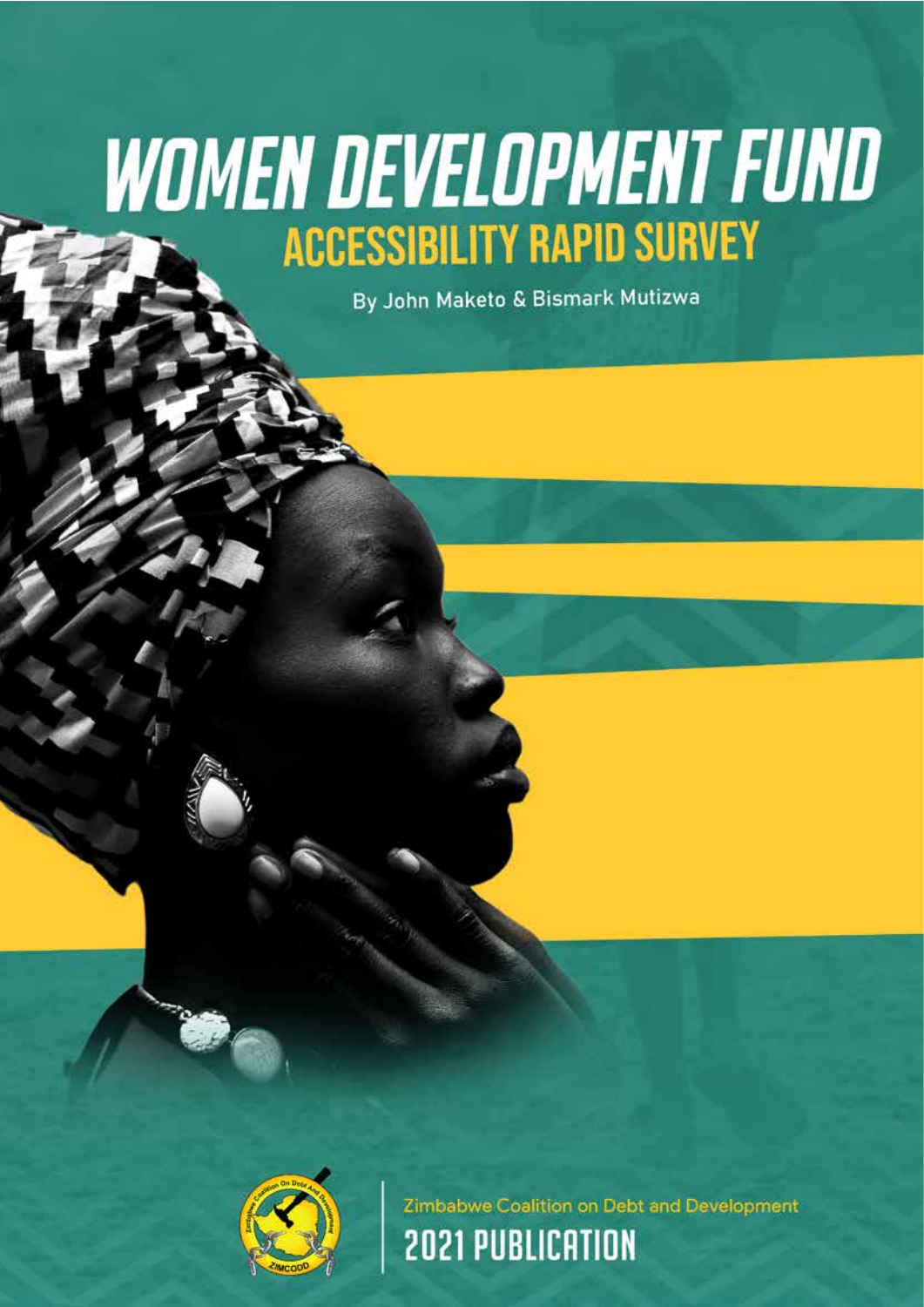## ABOUT ZIMCODD

The Zimbabwe Coalition on Debt and Development (ZIMCODD) is a socio – economic justice coalition established in February 2000 to facilitate citizens` involvement in making pro–people public policy. ZIMCODD views indebtedness, the unfair global trade regime and lack of democratic people–centred economic governance as root causes of the socio – economic crises in Zimbabwe and the world at large.

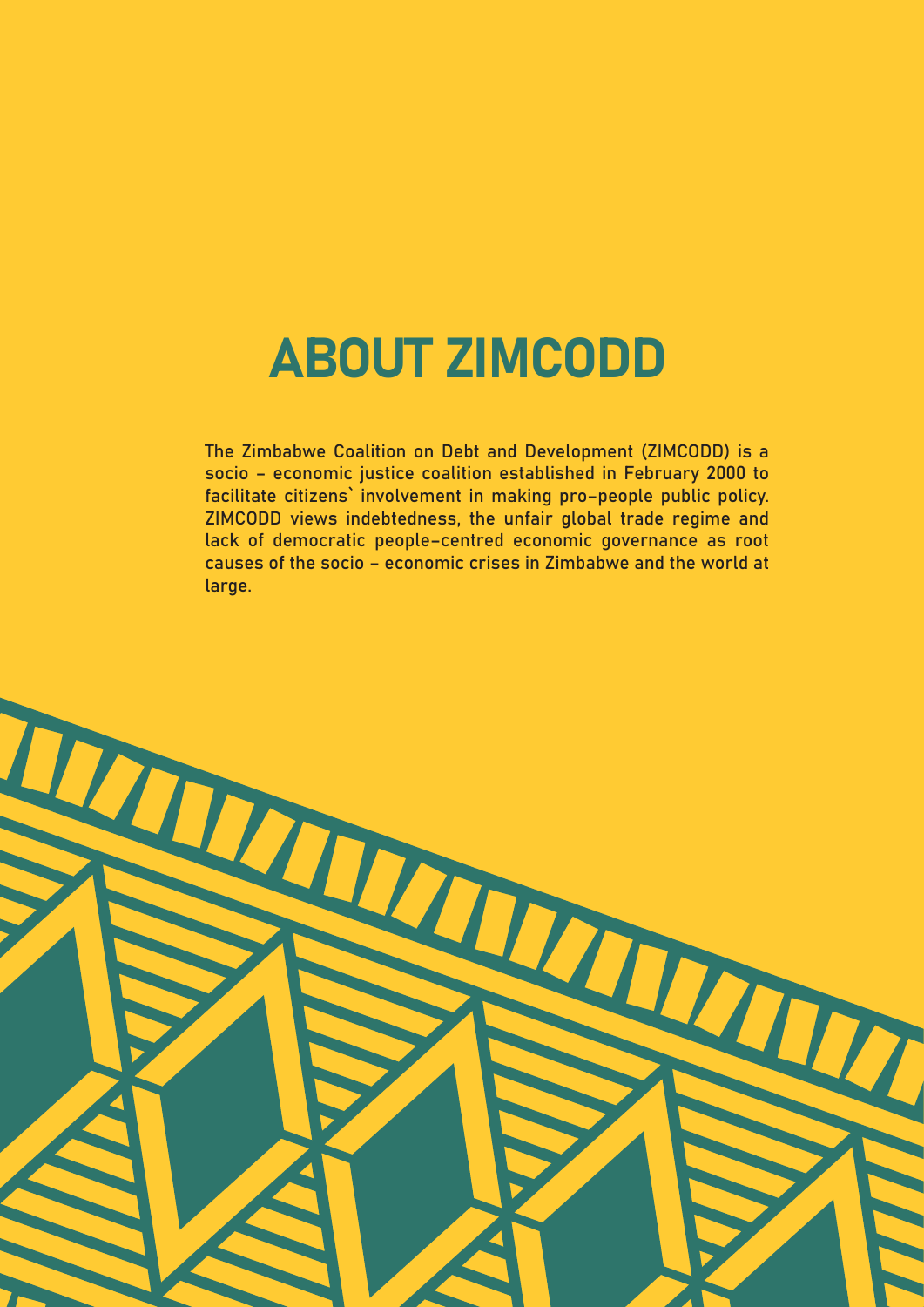| <b>UNIVANTS</b><br>$\overline{\mathcal{A}}$ | <b>EXECUTIVE SUMMARY</b>                                                                                            |           |
|---------------------------------------------|---------------------------------------------------------------------------------------------------------------------|-----------|
|                                             | <b>BACKGROUND AND INTRODUCTION</b>                                                                                  |           |
|                                             | <b>TARGETED POPULATION</b>                                                                                          |           |
|                                             | SAMPLING METHODS AND PROCEDURES                                                                                     |           |
|                                             | <b>DEPENDABILITY AND TRUSTWORTHINESS</b>                                                                            | K         |
|                                             | <b>FINDINGS AND DISCUSSIONS</b>                                                                                     |           |
|                                             | <b>KEY INFORMANT RESPONSE RATE</b>                                                                                  |           |
|                                             | THE 2021 WOMEN DEVELOPMENT<br><b>FUND CALL FOR PROJECT PROPOSALS</b>                                                |           |
|                                             | ACCESSIBILITY OF THE MINISTRY OF WOMEN<br>AFFAIRS, COMMUNITY AND SMALL AND MEDIUM<br><b>ENTERPRISES DEVELOPMENT</b> |           |
|                                             | THE RESPONSIVENESS OF MINISTRY OFFICIALS<br><b>TO ENQUIRIES ON WDF</b>                                              |           |
|                                             | <b>AVAILABILITY AND ACCESSIBILITY OF</b><br><b>INFORMATION ON WDF</b>                                               | $\bullet$ |
|                                             | <b>INCLUSIVENESS OF WDF</b>                                                                                         |           |
|                                             | <b>CONCLUSION</b>                                                                                                   |           |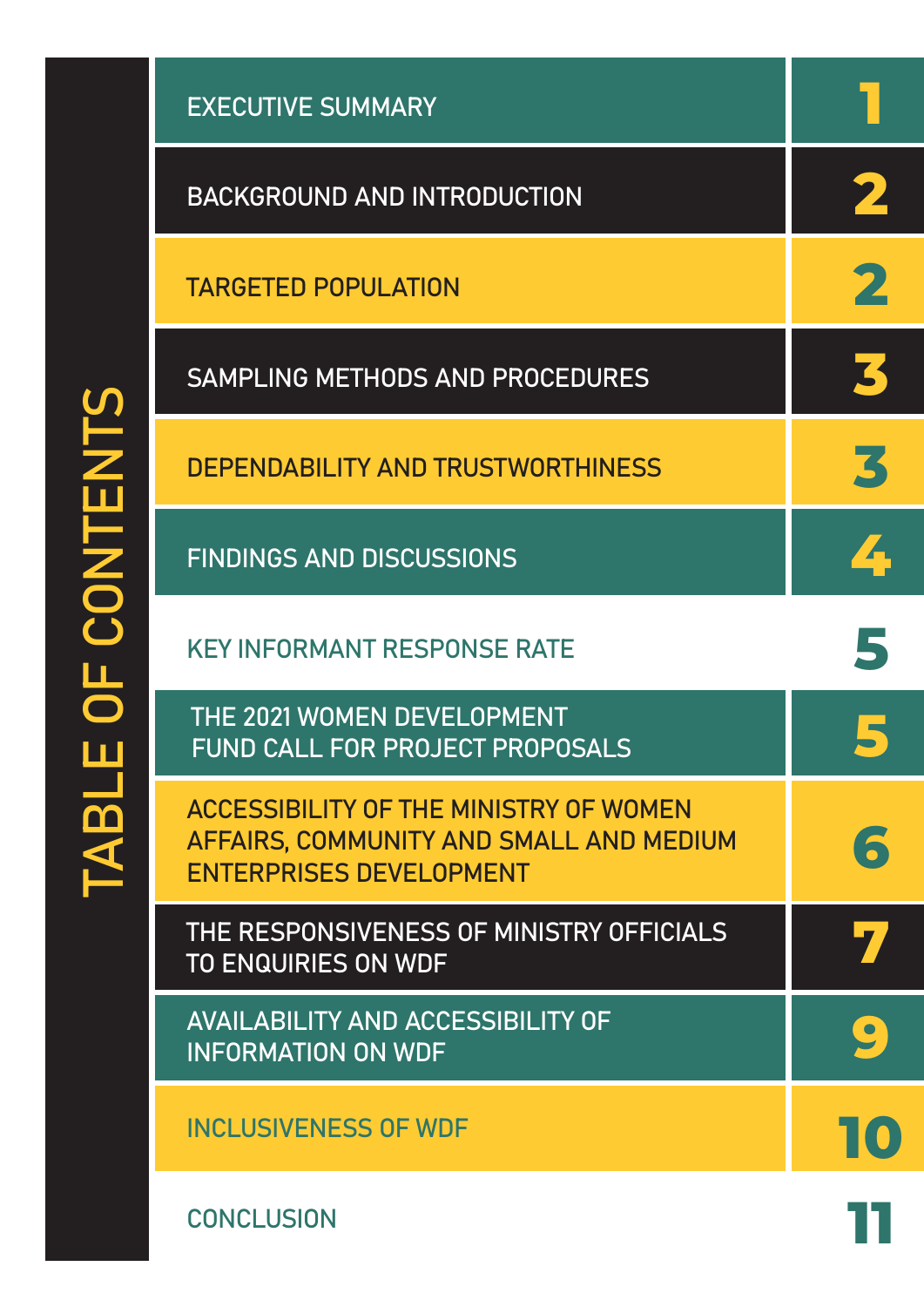### Executive Summary

In its quest to assess the feasibility of the Women Development Fund (WDF), ZIMCODD carried out a rapid countrywide survey. The survey was carried out in 59 districts which covered all the 10 provinces. A total of 1551 interviews were conducted against the intended 1750 culminating into 88.6% response rate. The survey sought to determine the accessibility of the Ministry of Women Affairs, Community and Small and Medium Enterprises Development (MWACSMED), the responsiveness of ministry officials to enquiries on WDF and ascertain how helpful are the officials, the availability and accessibility of information on WDF and lastly the inclusiveness of WDF. The survey discovered a myriad of anomalies in project administration, to begin with the call for proposal which was not cognizant of the challenges being encountered by women, the call was tailor-made to suit the middle and upper-middle class as the requirements are insensitive to the marginalized and vulnerable women in rural communities who cannot even write a proposal or constitution, the call was vague and ambiguous pertaining the type of proof of residence that is required. Also majority of the women interviewed indicated that the offices of the MWACSMED were inaccessible, they did not get favorable response as some public officials were not even willing to talk about the WDF. While other public officials were not aware of the WDF and referred all questions to senior personnel who were not in office. Lack of inclusiveness was another anomaly that impedes effective administration of WDF. Allegations against racial, tribal and partisan discrimination and exclusion were levelled against project administrators. To this end, ZIMCODD recommends that:

I. There is need for the government to undertake robust scanning and feasibility study of the nature of the challenges that the intended beneficiaries are facing so as to come up with project requirements that are inclusive and cognizant of the challenges that they are encountering.

II. The project requirements are gender insensitive, there is need for a paradigm shift in requirement crafting and put gender lenses. Thus the MWACSMED, should engage the Gender Commission, Parliament Gender Committee, SDGs Inter-ministerial Committee and the Women`s caucus to provide technical experts in crafting gender sensitive requirements.

III. The MWACSMED should constantly engage the Parliament Gender Commission and Civil Society-Women`s groups to have an appreciation of the plight being encountered by urban and rural women so as to come up with organic solutions.

IV. The MWACSMED `s offices should be

more accessible if it must remain fit for purpose.

V. MWACSMED officials ought to be re-oriented on client-centered service delivery and deliberately seek to appraise all their staff with ongoing government projects and programmes. VI. In this period of Digital Era Governance (DEG), the MWACSMED should see to it that all the necessary information concerning WDF and other government programmes are made available on the ministry`s digital platforms. This will allow self-serving and promote timely decisions and responses from women as targeted beneficiaries. To add radios and television should constantly broadcast in all the sixteen constitutionally recognized languages about the WDF. VII. To guarantee equal opportunity, the relevant government ministry should be more deliberate about targeting and reaching out with information to disadvantaged and marginalized communities.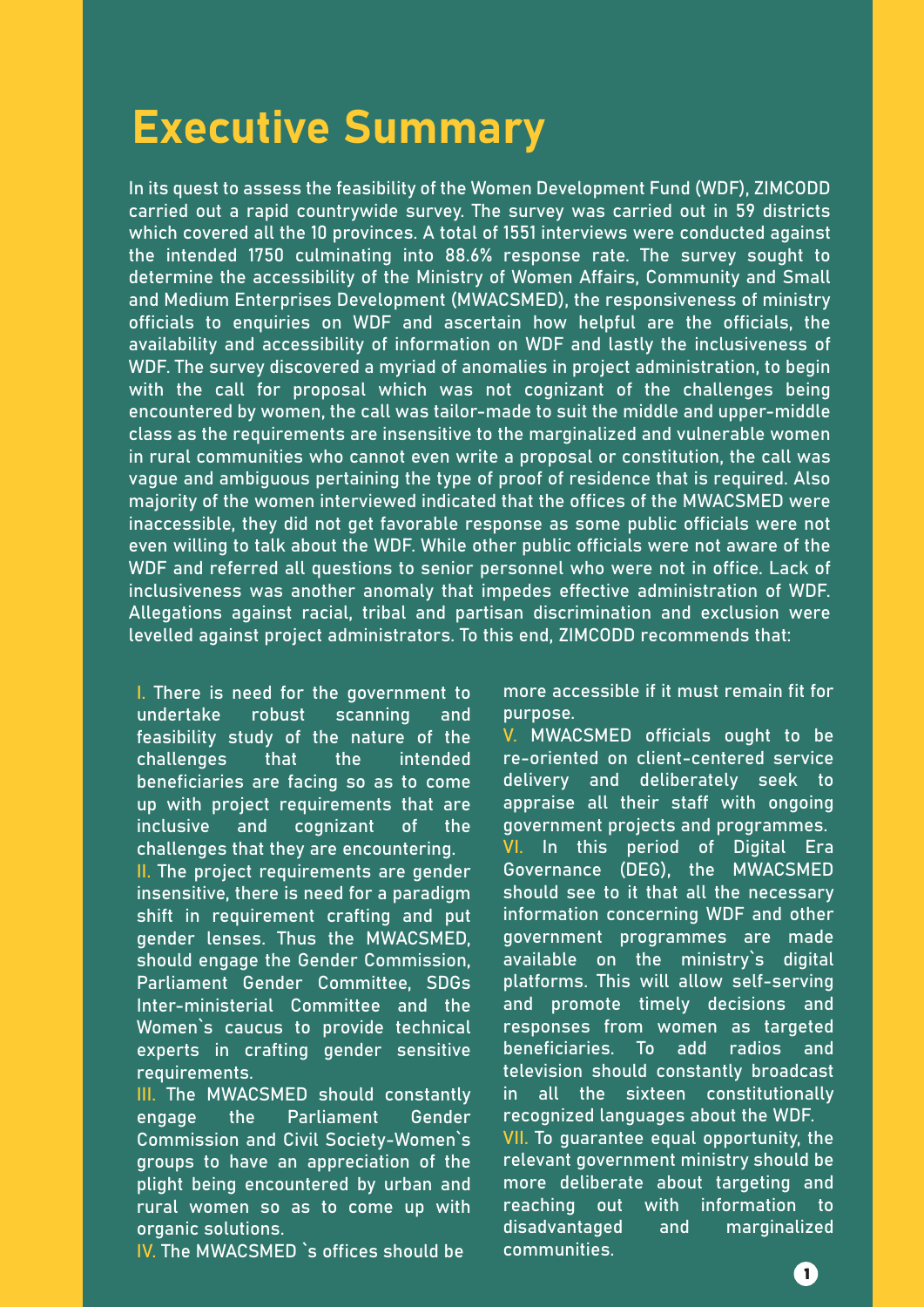## 1. Background and Introduction

In 2010 the government of Zimbabwe introduced the Women Development Fund (WDF). The WDF was government effort and attempt to bridge gender inequality gap which had reached astronomic levels "as women earn only 77 cents for every dollar that men get for the same work" . This is exacerbated by the fact that only 30% women own A1 and A2 farms while 32% have economic decision power . The establishment of the WDF was viewed as a positive stride towards women empowerment. Nonetheless, like most government projects the WDF was highly politicized and the information about its existence and operations was scarce to the general populace. At the core of its administration was the concept of economies of affection as reflected by how dominated the project was with Politically Exposed Persons (PEPs). However, the project did not survive for long due to financial challenges. In 2018, with the emergence of the second republic the WDF was resuscitated . Even so, the citizens are still skeptical about the inclusiveness of the project as they sought to understand whether the rejuvenation of the WDF did not also brought back the old practices. This is because partisan administration of government projects and exclusion has been problematic in Zimbabwe. It is a systemic problem that has been entrenched in the structural system of the country. This can be substantiated by other national projects which the government implemented such as the Land Reform Program (LRP), Presidential Scholarships and the Reserve Bank Farm Mechanisation Scheme of 2007/08. To this end, ZIMCODD as a social and economic justice coalition with representatives across the nation conducted a countrywide WDF accessibility survey. The survey sought to assess:

- the accessibility of the Ministry of Women Affairs, Community and Small and Medium Enterprises Development
- the responsiveness of ministry officials to enquiries on WDF and ascertain how helpful are the officials
- the availability and accessibility of information on WDF
- the inclusiveness of WDF

### 2. Targeted Population

The survey targeted women across the country particularly those in the vulnerable and margnisalised communities. The research was more interested in communities that are considered to be remote such as Gwanda, Gokwe, Ngangu, Risutu, Mutambara, Binga and Tsholosho and Rushinga to mention but a few. Although the aforementioned places were of interest due to their vulnerability, the research was not limited to them as it wanted to assess the feasibility of WDF and its impact on all women across the country. To this end, all the 10 provinces were targeted, this was necessitate by ZIMCODD`s organisational capacity as it has representatives and research assistance across the country. ZIMCODD has Community Resource Agents (CORAs) who double as research assistants in every district in the country and this enables it to continue providing

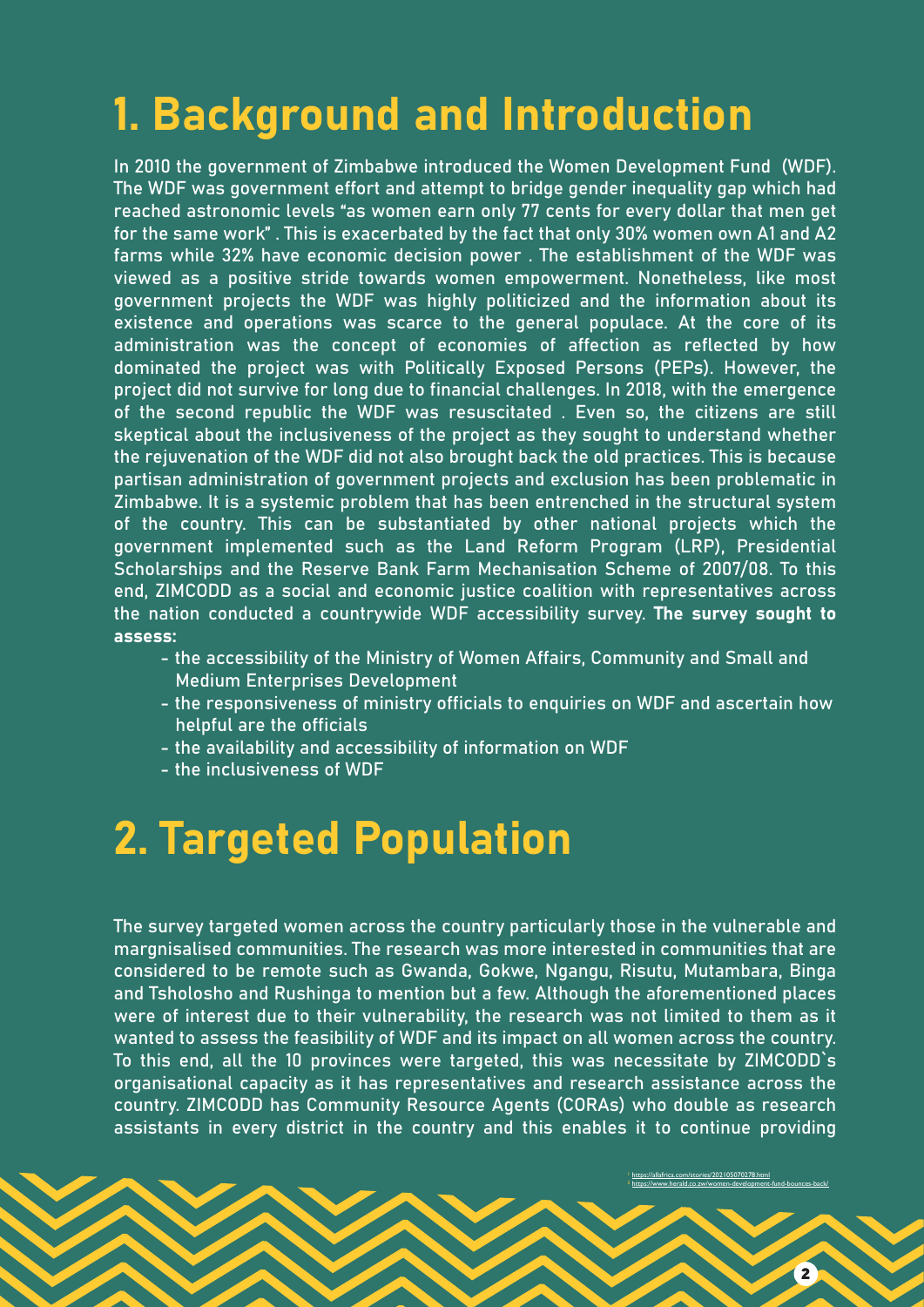thought-leadership and informed policy intervention as it is people-based and configured to respond to the needs and aspirations of the people of Zimbabwe.

#### 2.1 Sampling Methods and Procedures

The research made use of purposive and convenience sampling methods. Lunenburg (2008: 175) argues that "purposive sampling involves selecting a sample based on the researcher's experience or knowledge of the group to be sampled". Purposive sampling is also known as judgmental sampling, it is a non-random sample in which the researcher uses a wide range of methods to locate all possible causes of a highly specific and difficult-to-reach population. While convenience sampling is also known as availability sampling, it is a non-probability sampling technique whereby the members of a target population are carefully selected for the reason of study in the event that they meet certain criteria such as being readily available, geographical proximity, and or willingness to volunteer. Using purposive and convenience sampling procedures was expedient to the study and critical in attaining a comprehensive study that is people-centered and integral in unpacking the challenges being encountered by women in accessing the WDF.

#### 2.2 Dependability and Trustworthiness

The research upheld the concept of dependability and trustworthiness through a systematic "inquiry audit" aimed at evaluating the processes and product of the study for consistency and replicability. This was necessitated by ZIMCODD`s organisational capacity as it has a network of vibrant Community Resource Agents (CORAs) in every district across the country. CORAs provided an audit trail using the notes from interviews and sampling techniques. The dependability and trustworthiness of the study was further reinforced by the concept of triangulation which was used to validate the attained data. Thus guaranteeing the generation of an astute and comprehensive research that can inform a vibrant policy intervention.

W

<sup>3</sup> Food And Agriculture. 2017. National Gender Profile of Agriculture and Rural Livelihoods- Zimb Gender Assessment Series, Harare <sup>4</sup> https://www.herald.co.zw/women-development-fund-bounces-back/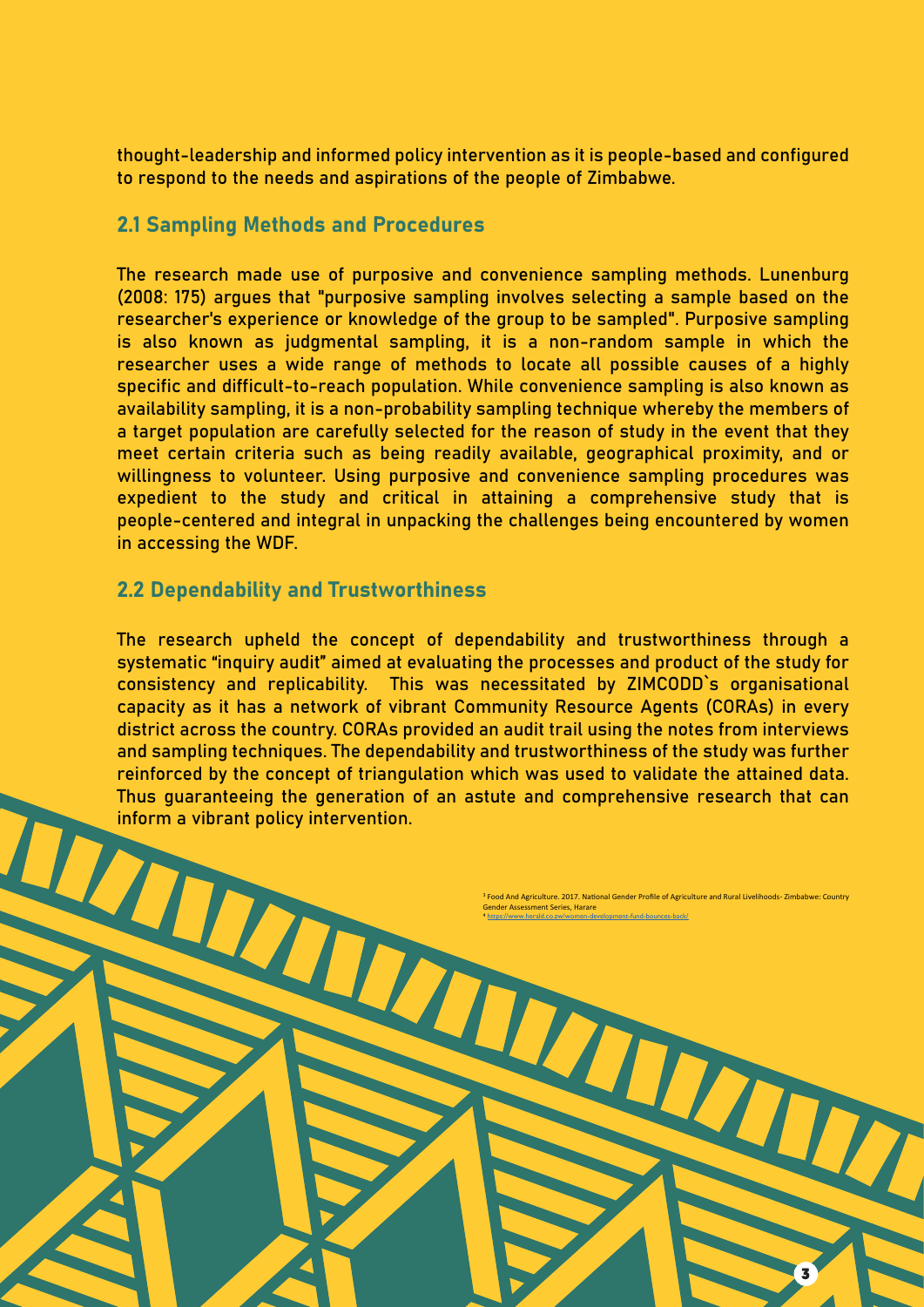### 3. Findings and Discussions districts based on the findings from the CORA monthly surveys.

#### $\mathcal{L}(\mathcal{A})$  and  $\mathcal{L}(\mathcal{A})$  are considered in  $\mathcal{L}(\mathcal{A})$  and  $\mathcal{L}(\mathcal{A})$  are considered in  $\mathcal{L}(\mathcal{A})$ 3.1 Key Informant Response Rate

Fincham (2008:11) noted that a reliable research should have at least a response rate nonetheless 80% and above will be excellent . Therefore, taking the above view into noncencessed sext and above with be excettent the existency, taking the above view michael consideration the study managed to have 88.6% response rate as illustrated by the different different different districts where contained to the series of the stricts of the state and pie chart below. A response rate above the benchmark stipulated by indicated that they were aware of the existence of public resources while only three were not Fincham (2008:11), Chepkirui (2016:30) and Mundy (2002:25). Nevertheless, the goal of the study was not a high response rate rather the representation of the population of interest which is the women in the 10 provinces, 59 districts and officials from the of 60% and above. Chepkirui (2016:30) citing Mugenda and Mugenda (2003) and Mundy (2002:25) reinforce the above view by noting that a 60% response rate will be good Ministry of Women Affairs. The primary objective of field research was to ensure that the attained data "can be generalised, analytically or statistically" in a manner that will allow the study to determine the feasibility of WDF and proffer a viable policy intervention that is people-centered.

| <b>Provinces</b>           | <b>Targeted</b>  | <b>Accessible</b> | <b>Response</b> | <b>None</b>     |
|----------------------------|------------------|-------------------|-----------------|-----------------|
|                            | <b>Populatio</b> | <b>Population</b> | <b>Rate</b>     | <b>Response</b> |
|                            | $\mathbf n$      |                   |                 | Rate            |
| <b>Harare Province</b>     | 175              | 175               | $100\%$         | $0\%$           |
| <b>Bulawayo Province</b>   | 175              | 175               | $100\%$         | 0%              |
| <b>Manicaland Province</b> | 175              | 130               | 74.2%           | 25.8%           |
| <b>Mashonaland Central</b> | 175              | <b>118</b>        | 67.4%           | 32.6%           |
| <b>Mashonaland East</b>    | 175              | 151               | 86.2%           | 13.8%           |
| <b>Mashonaland West</b>    | 175              | 44                | 82.2            | 17.8%           |
| <b>Masvingo Province</b>   | 175              | 170               | 97.1%           | 2.9%            |
| <b>Matebeleland North</b>  | 175              | 168               | 96%             | 4%              |
| <b>Matebeleland South</b>  | 175              | 175               | 100%            | $0\%$           |
| <b>Midlands Province</b>   | 175              | 145               | 82.8%           | 17.2%           |
| Total                      | 1750             | 1551              | 88.6            | 11.4%           |

#### Fig 3.1 Key Informant Response Rate

Source: Primary Data Compiled by ZIMCODD

<sup>&</sup>lt;sup>3</sup> Chepkirui, I. 2016. Effectiveness of Communication Using Service Charters: The case of Kenya Film Classification Board, Nairob *County*. MA Thesis. University of Nairobi.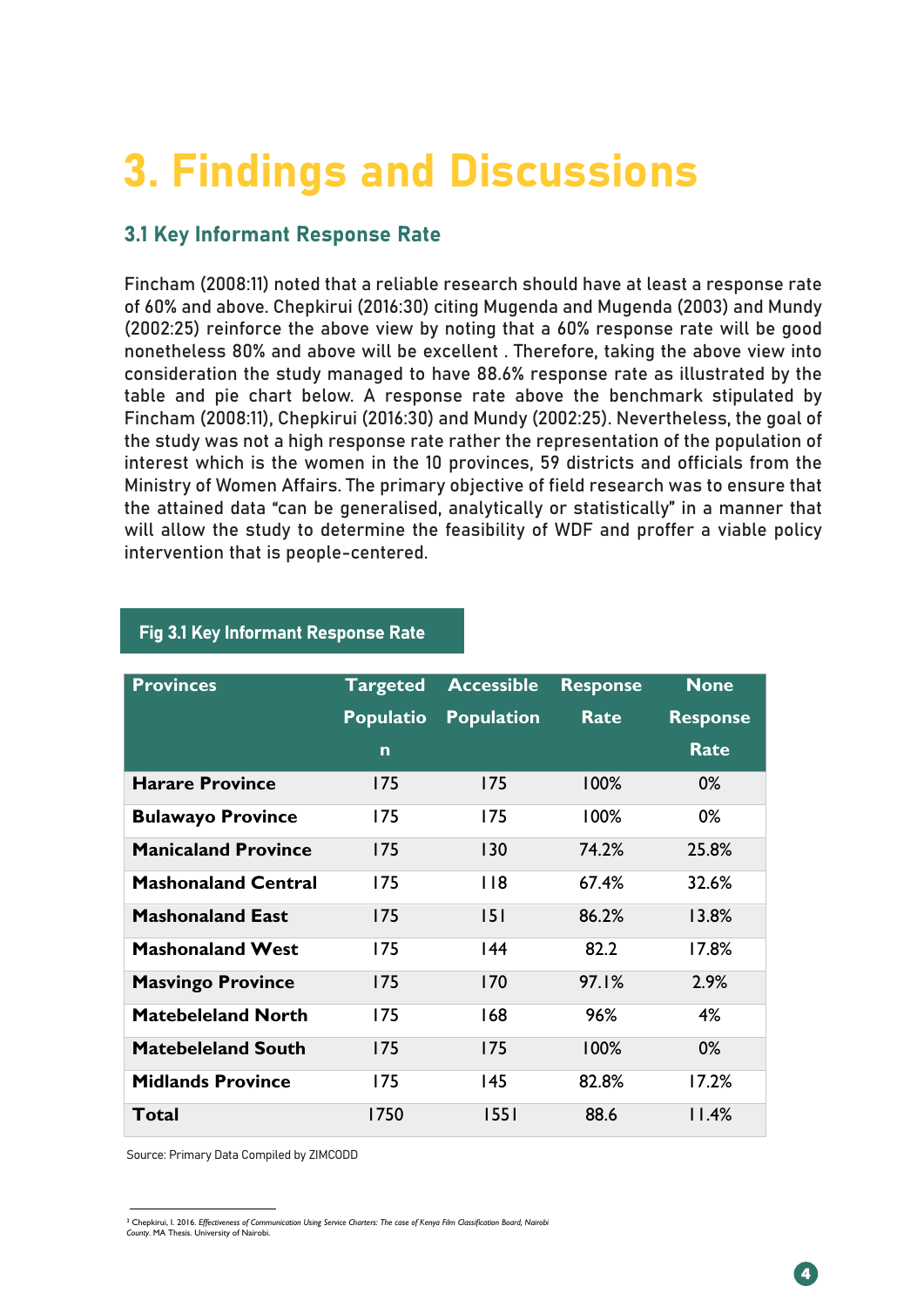



Source: Primary Data Compiled by ZIMCODD

#### 3.2 The 2021 Women Development Fund Call for Project Proposals

On the 7th of March, the MWACSMED announced the return of the WDF . The maximum funding was said to be ZWL\$ 400 000 which is equivalent to US\$ 4,705 using the ruling exchange rate of US\$ 1 = ZWL 85.00. The government announced that the funding was for existing and viable women projects in agriculture, tourism, mining, manufacturing and or service sectors. To avoid misuse of funds by beneficiaries, 75% of the funds will be paid direct to the suppliers of the equipment while 25% will be given as cash for the operational cost. The call for proposal can be found on this link https://www.herald.co.zw/women-development-fund-bounces-back/. To apply the following were required:

- group constitution,
- project proposal,
- proof of residence of each member.
- next of kin details of each member,
- quotations from 3 different suppliers,
- certified copies of ID for each member.
- any other supporting documents such as proof of markets and
- a completed loan application form which the group will fill in at the Ministry of Women Affairs, Community, Small and Medium Enterprises Development.

An orthographic projection of the registering process and requirements is a clear testimony of how the project took the "elite governing phenomena ". The WDF is detached from the plight of women, the woman who is desperate for the WDF does not have the capacity to provide all the necessary project requirement. This exposes how wanting the

<sup>4</sup> Yosephine, M and Agustini, D., H. 2018. "Survey by knocking the door and response rate enhancement technique in international<br>business research", Problems and Perspectives in Management, 16 (2):155-163.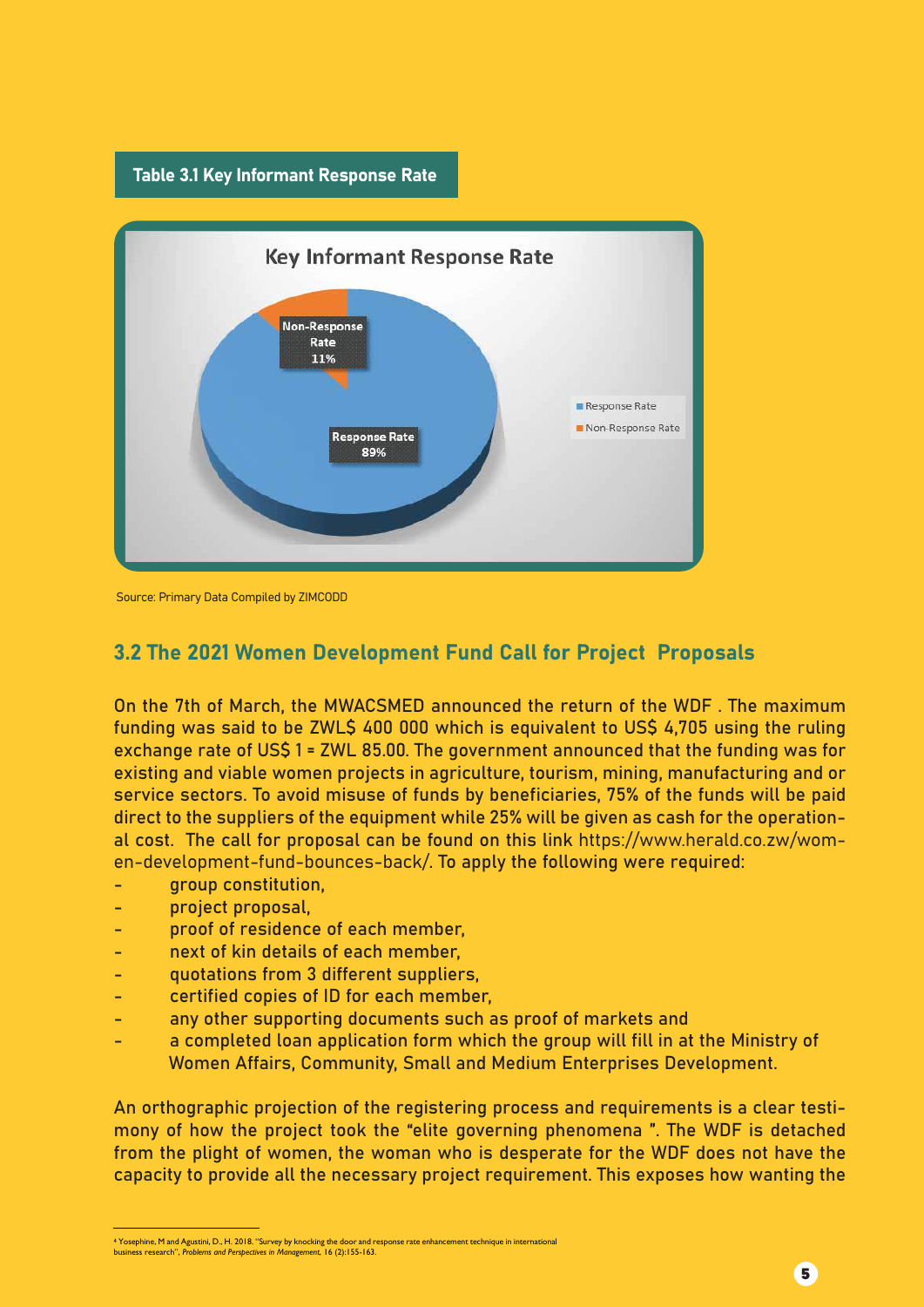project scanning and pilot stage was, if it was carried out. The assertion can be substantiated by the fact that, can a Zimbabwean woman without basic education know how to write a proposal and a constitution? Although providing proof of residence is a security measure the call proposal did not specify what kind of proof of residence is required and how does one get it? The call for proposal is also silent on ways in which rural women who do not have property can access acceptable proof of residence for example village head letters.

This is not the first time government perambulates on this ambiguous road in respect to social development projects for example the cash transfer programs, presidential scholarship and the 17 million youth stimulus package to mention but a few. To some, the aforementioned proposal requirements are a bottleneck strategy. As the requirements makes it difficult for the women in marginalized and vulnerable communities such as Gokwe South or Kana Mission when it states that one has to provide at least 3 quotations from different suppliers. It is critical to note that the aforementioned places require an entire day just to travel to either Harare, Bulawayo or Gweru where there are competitive and reputable suppliers.

This clear shows that women are indeed in need of help but the conditions and requirements around the WDF are exclusionary to the most vulnerable women as they cannot even afford transport fees to go in big cities in search for 3 different reputable suppliers' quotations. It is quintessential to note that, the Zimbabwean society is also calibrated in a patriarchal system whereby the women attend to unpaid care, if she is to travel to the city to get quotations who will attend to her home. It is such gender insensitive requirements that excludes the most vulnerable women from participating. In addition, studies carried out by the International Labour Organisation (ILO) noted that, more than 80% of the Zimbabwean population is surviving through informal economy activities and more than 57% of that population are women. Therefore, this means women are playing an essential role in economic activities despite the fact that they have been systematically excluded from the formal economy. This is because only 30% women own A1 and A2 farms while 32% have economic decision power . Thus, if the WDF is to bridge the gender inequality gap it has to be inclusive and cognizant of the plight of both rural and urban women.

Comparatively, it is not only surprising but rather ironic to note that other government programmes with higher investments such as the Reserve Bank Farm Mechanization programme, Command Agriculture did not have such stringent and prohibitive requirements. These are mainly accessed by males who have ownership to land and other means of production. Approximately 70% of A1 and A2 land is owned by men while 68% of men have economic decision power . To this end, it can be argued that, because the RBZ Farm Mechanization and Command Agriculture were man dominated that's why there were no inflexible requirements despite the fact that they were huge and high-risk investment compared to the WDF.

> <sup>5</sup> https://www.herald.co.zw/women-development-fund-bounces-back/ <sup>6</sup> A governance system by which every decision is aligned to the needs and aspirations of the elites. It is usually visible in forward mapping implementation. <sup>7</sup> ILO (2018) *Women and men in the informal economy: a statistical picture*, International Labour Organisation.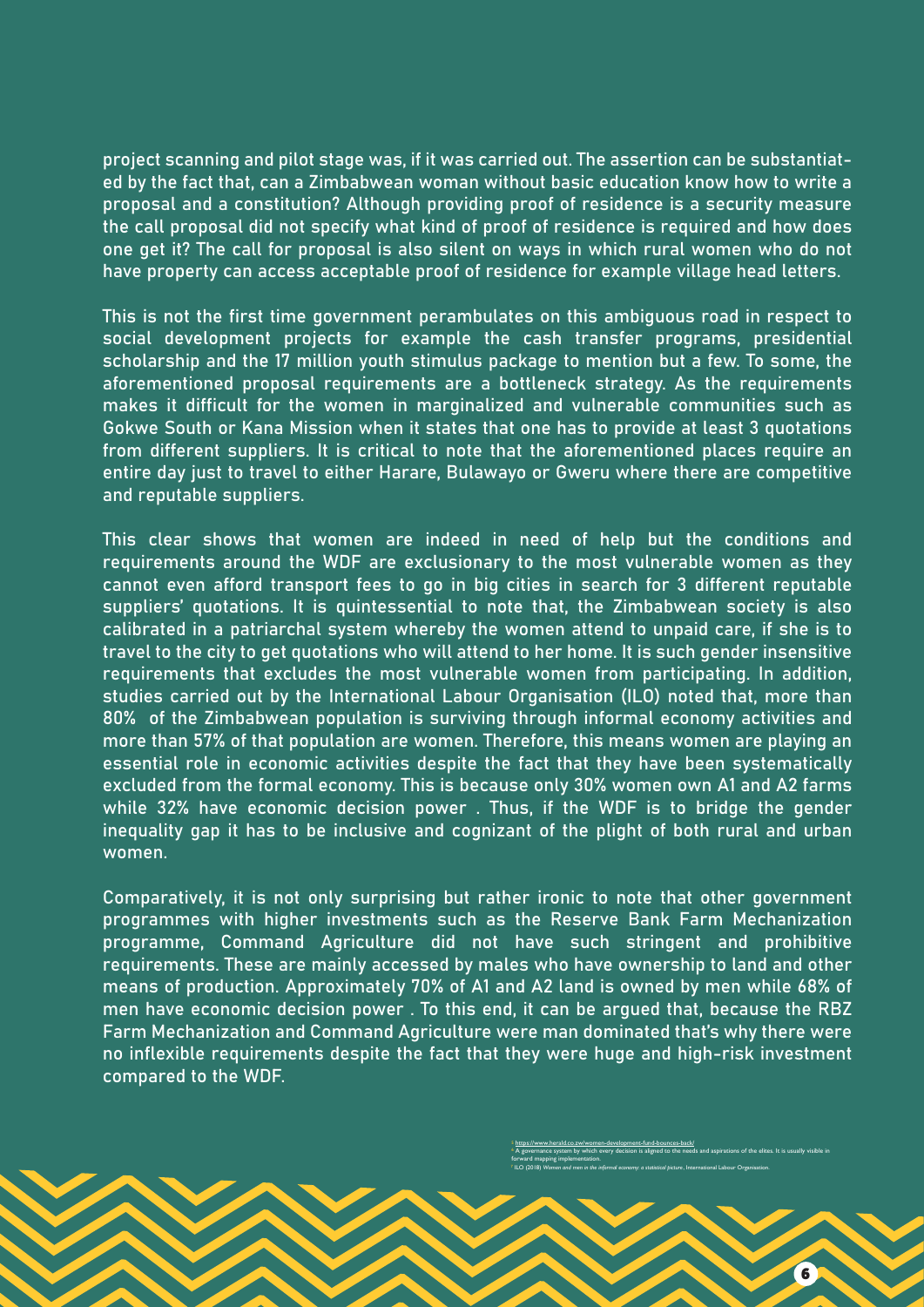#### 3.3 Accessibility of the Ministry of Women Affairs, Community and Small and Medium Enterprises Development

The research discovered that while the offices of the MWACSMED are decentralized. As they are present in various provinces across the country such as Mashonaland East, Mashonaland West, Mashonaland Central, Bulawayo, Matebeleland South, Matebeleland North and Midlands the inaccessibility rate was above 50%. This means that majority of women in these areas will have difficulties in getting help to secure the WDF. On the other hand provinces such as Harare and Manicaland had high accessibility rate with 60% each followed by Masvingo with 59%. The inaccessibility of the offices in various areas were caused by conflicting and complementing factors which include COVID-19 regulations, burden of care making it difficult for women to leave their homes, lack of knowledge that there are such offices, fear of approaching bureaucracy due to educational levels, distance and unavailability of funds to travel to mention but a few. Majority of the places where women are unable to access the ministry`s offices are considered to be vulnerable and marginalized. This can be evidenced by Gokwe South, Kana Mission, Mahenye, and Binga. Thus the inaccessibility of the ministry offices is an impediment to development and further deepen social and economic inequalities.





Source: Primary Data Compiled by ZIMCODD

#### 3.4 The Responsiveness of Ministry Officials to Enquiries on **WDF**

The research discovered that many of the officials from the MWACSMED were not very welcoming to enquiries about the WDF. To some officials it was as if, they were not ttaware of the WDF while others professed ignorance and referred all questions to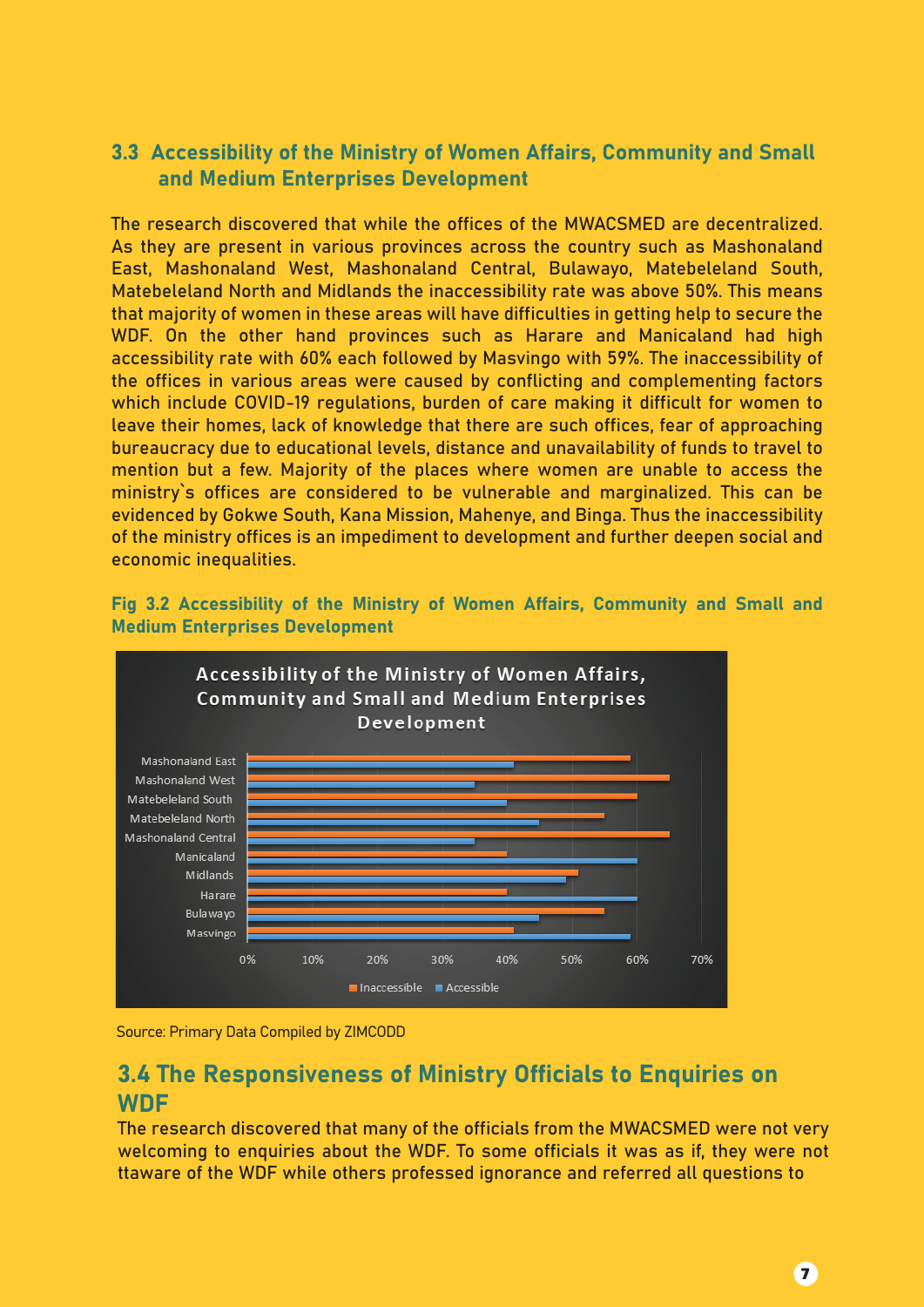senior officials who were not available. It was worrisome to note that majority of receptionist did not even have an idea about WDF yet the advert was in various newspapers. This can be reinforced by one of the ZIMCODD CORAs who went to the ministry`s offices in Harare and ascertained that:

There was no receptionist by the reception and I was assisted by someone in the corridor. I was directed to an office where it was said I could make inquiries about the WDF program. I was attended to by two young ladies who seemed to be attachees. One of them went out and came back with a note with two contact details of people who would be able to help me concerning both application and submission of project proposals. I insisted that at this point, I only needed to enquire on what the program was about and how it would work as I was an interested party and knew of women who would be interested too. Again, I was referred to the 2 contact details I had been given as these would know how to assist me. It therefore suggested to mean no one else in the building was in a position to take enquiries or assist on this matter except the 2 contact persons (referred to as District Officers) I had been given.

The findings of the study from Harare and the other 9 provinces were similar as the women experienced the same reception and response. Studies carried out in all the district which led to cumulative provincial statistics shows that majority of the public officials from the MWACSMED across the nation were either not aware of the WDF or unwilling to talk about it as they referred all the issues to senior officials who were not available. It is integral to note that, this kind of reception and response from public officials deters women from engaging ministry officials in their quest to attain the WDF. The above can also be reinforced by the pie chart below which projects the statistic obtain from the field on the experiences of the women in the 10 provinces.



#### Fig 3.3. The Responsiveness of Ministry Officials to Enquiries on WDF

Source: Primary Data Compiled by ZIMCODD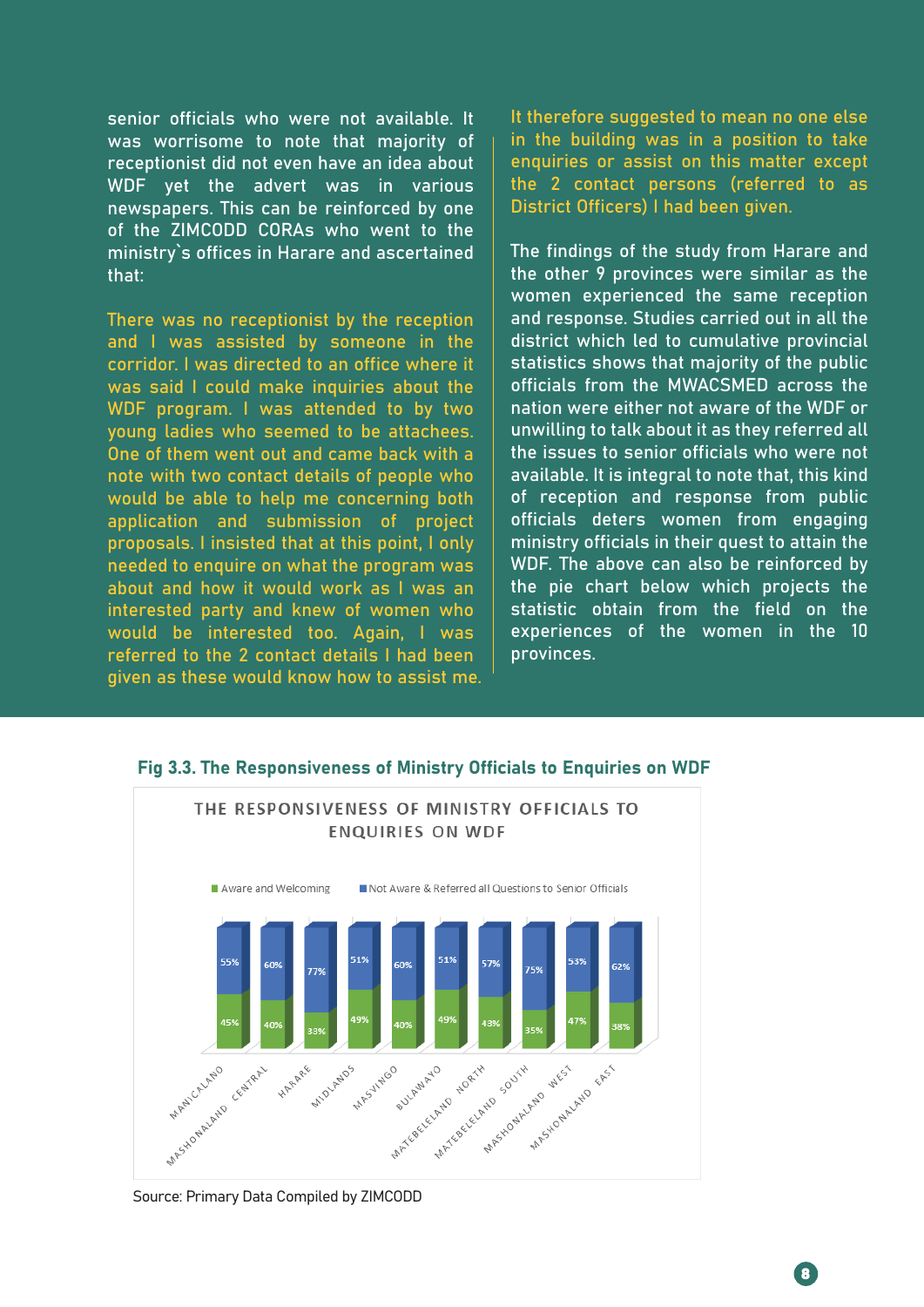### 3.5 Availability and accessibility of information on WDF

The WDF like other government projects and funding which have come before, the information is scarce whether in the newspapers, ministry website or at the offices. This can be reinforced by interview carried out in all the 10 provinces in Zimbabwe. Key informant interviews with women provided the research with information-gap-insights as majority of the women were not aware of the WDF. Those who knew about the WDF claimed that they were told by their councilors at ward meetings. This was also reinforced by those who even went further to show WhatsApp messages which were circulating in their political party groups. Although it is a national project, the study learnt that there seems to be an element of partisan administration even though this view was not projected by all women and ministry officials. The findings on the availability and accessibility of WDF can be reflected by Fig 3.4 which shows statistics from all the provinces in Zimbabwe. Those who said "yes" believed that the information concerning WDF was available and accessible while those who said "no" proposed that they never heard of the WDF or they heard it through political party channels. This points to organisational communication and community engagement incapacitation as the Ministry is failing to disseminate the information in robust way that transcend partisan boundaries.



#### Fig 3.4. Availability and accessibility of information on WDF

Source: Primary Data Compiled by ZIMCODD

#### 3.6 Inclusiveness of WDF

It is critical to note that it is still early to determine whether the WDF has failed to promote inclusiveness or not. The sentiments shared by 1551 women who were interviewed in all the provinces are sufficient enough to give a position on the performance of WDF in respect of inclusiveness. The interviews showed that many women were not interested in WDF as they viewed it as a political project meant to attain political expediency. This was because of how the project was being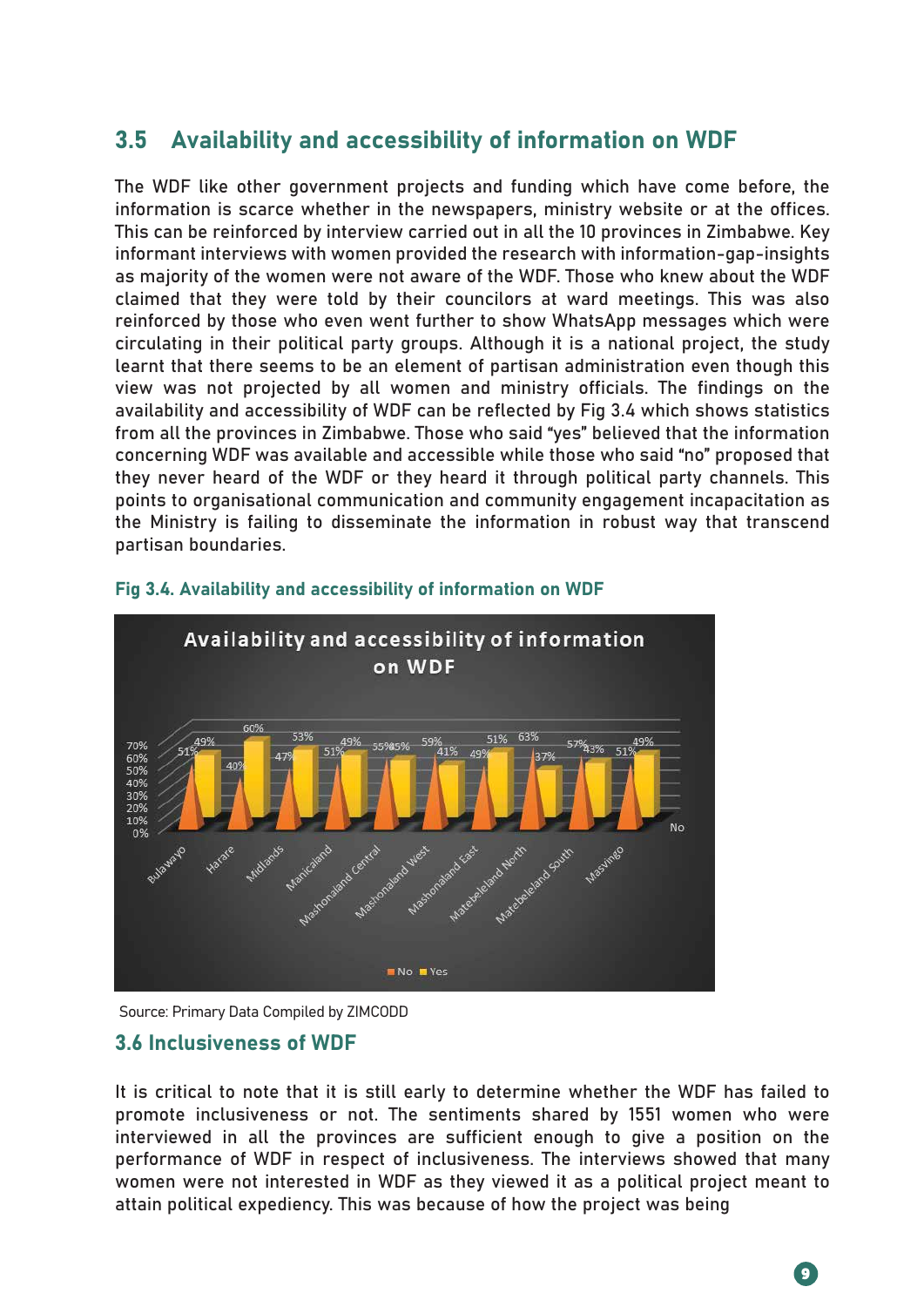administered in respect to information dissemination. Allegation of partisan exclusionary were levelled, with councilors being accused of masquerading as ministry officials by taking down the names of women whom they said were going to benefit. This speaks to grave structural crises that have engulfed Zimbabwe where there is state- party conflation. This assertion was further reinforced by a thirty-five years old woman from Gwanda who stated that:



"Mina okwama loan lokhu vele angizihluphi ngakho ngoba bayabe belabantu babo ababanikayo. Sis' Lungile ( not real name) wabona bani khonapha e Gwanda abayitholayo I loan ka government? Zamanini engxenye lizaphiwa".

10

Which can be translated to "I have never bothered myself with applying for government loans because many a times they would be having people whom they want to give loans. Have you ever heard of anyone from here in Gwanda who after applying did manage to get the loan? Try your luck, you might get it". It can be deduced from the woman's assertion that, a significant number of citizens residing in Gwanda have been systematically excluded from both previous and current government projects. She made use of a rhetoric question to reinforce her narrative. Apart from political exclusion the white and colored communities have also expressed concern over how the government always treat them as second-class citizens. The reception they get when they attempt to enquire of WDF and other government projects is discouraging and exclusionary. Fig 3.5 presents the statistics from the research which attest to the inclusiveness of the project. It presents a juxtaposition scenario of those who believed that the project was inclusive based on race, tribe and partisan affiliation and those who did not.



#### Fig 3.5 Inclusiveness of WDF

Source: Primary Data Compiled by ZIMCODD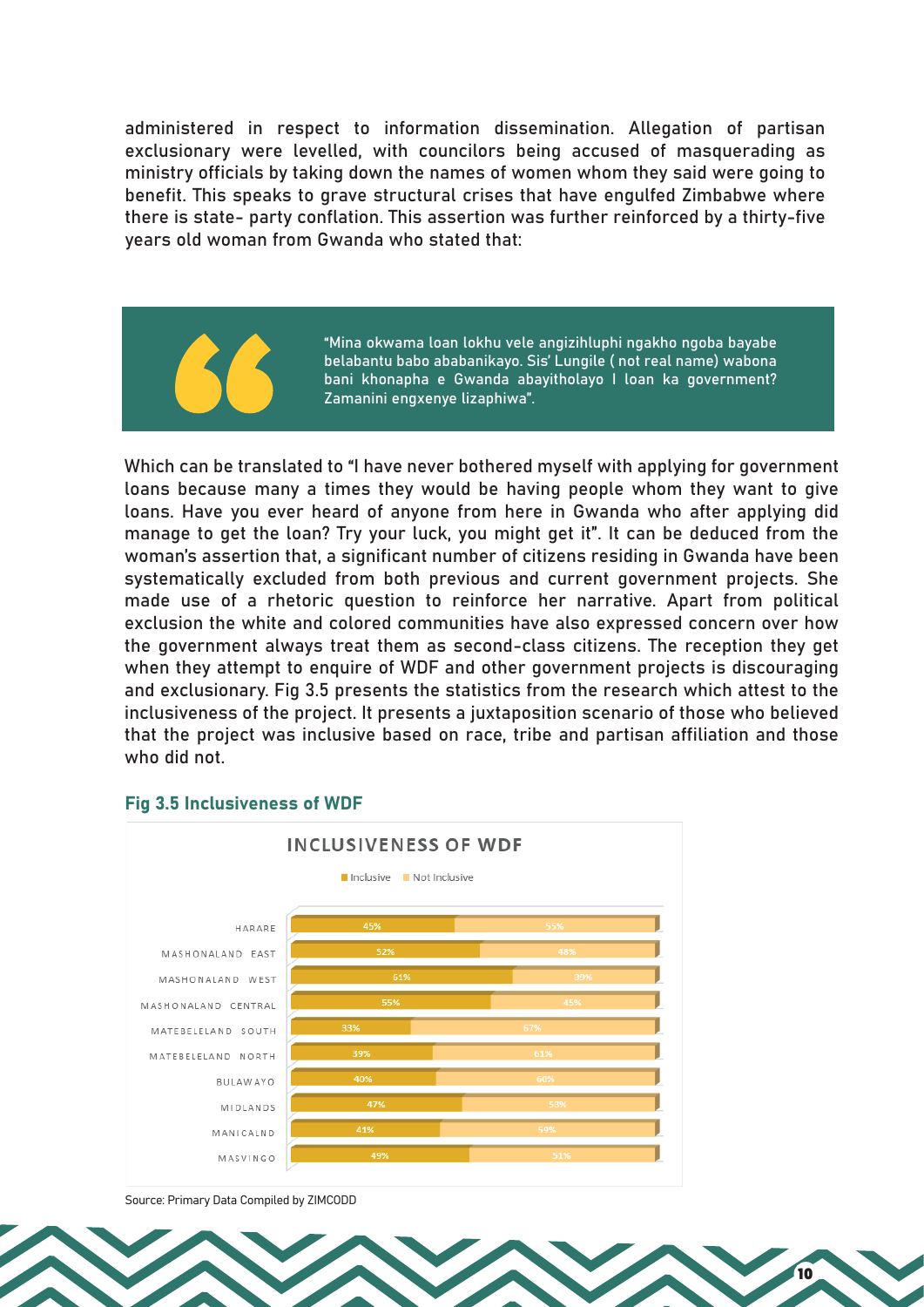# 4. Conclusion

In as much as the idea for the WDF is noble, there are many anomalies that need to be addressed if the project is to have a positive impact on the livelihoods of women who are really experiencing the shocks of COVID-19. This is because the call for WDF proposal was not inclusive as it did not take cognizant of the difficulties urban and rural women are encountering, the ministries offices were largely inaccessible although some were accessible. The majority of women had difficulties in attaining the information about the WDF, some were even surprised during interviews that there is such a program known as WDF. The responsiveness of ministry officials was also not welcoming as some claim not to know about the project. Lastly but not least, the project is not inclusive and it does not bridge political, tribe and racial gaps. To this end, an examination of the project exposes scintillating revelations concerning how the project came about, it can be argued that the WDF project took the top-down model were the minister announced the return of the WDF and the call for proposal without a proper feasibility study on the nature of the intend beneficiaries as well as the challenges they are encountering.

#### Nevertheless, ZIMCODD recommends the following:

- There is need for the government to undertake robust scanning and feasibility study of the nature of the challenges that the intended beneficiaries are facing so as to come up with project requirements that are inclusive and cognizant of the challenges that they are encountering.
- The project requirements are gender insensitive, there is need for a paradigm shift in requirement crafting and put gender lenses. Thus the MWACSMED, should engage the Gender Commission, Parliament Gender Committee, SDGs Inter-ministerial Committee and the Women`s caucus to provide technical experts in crafting gender sensitive requirements.
- The MWACSMED should constantly engage the Parliament Gender Commission and Civil Society-Women`s groups to have an appreciation of the plight being encountered by urban and rural women so as to come up with organic solutions.
- The MWACSMED `s offices should be more accessible if it must remain fit for purpose. MWACSMED officials ought to be re-oriented on client-centered service delivery and deliberately seek to appraise all their staff with ongoing government projects and programmes.
- In this period of Digital Era Governance (DEG), the MWACSMED should see to it that all the necessary information concerning WDF and other government programmes are made available on the ministry`s digital platforms. This will allow self-serving and promote timely decisions and responses from women as targeted beneficiaries. To add radios and television should constantly broadcast in all the sixteen constitutionally recognized languages about the WDF.
- To guarantee equal opportunity, the relevant government ministry should be more deliberate about targeting and reaching out with information to disadvantaged and marginalized communities.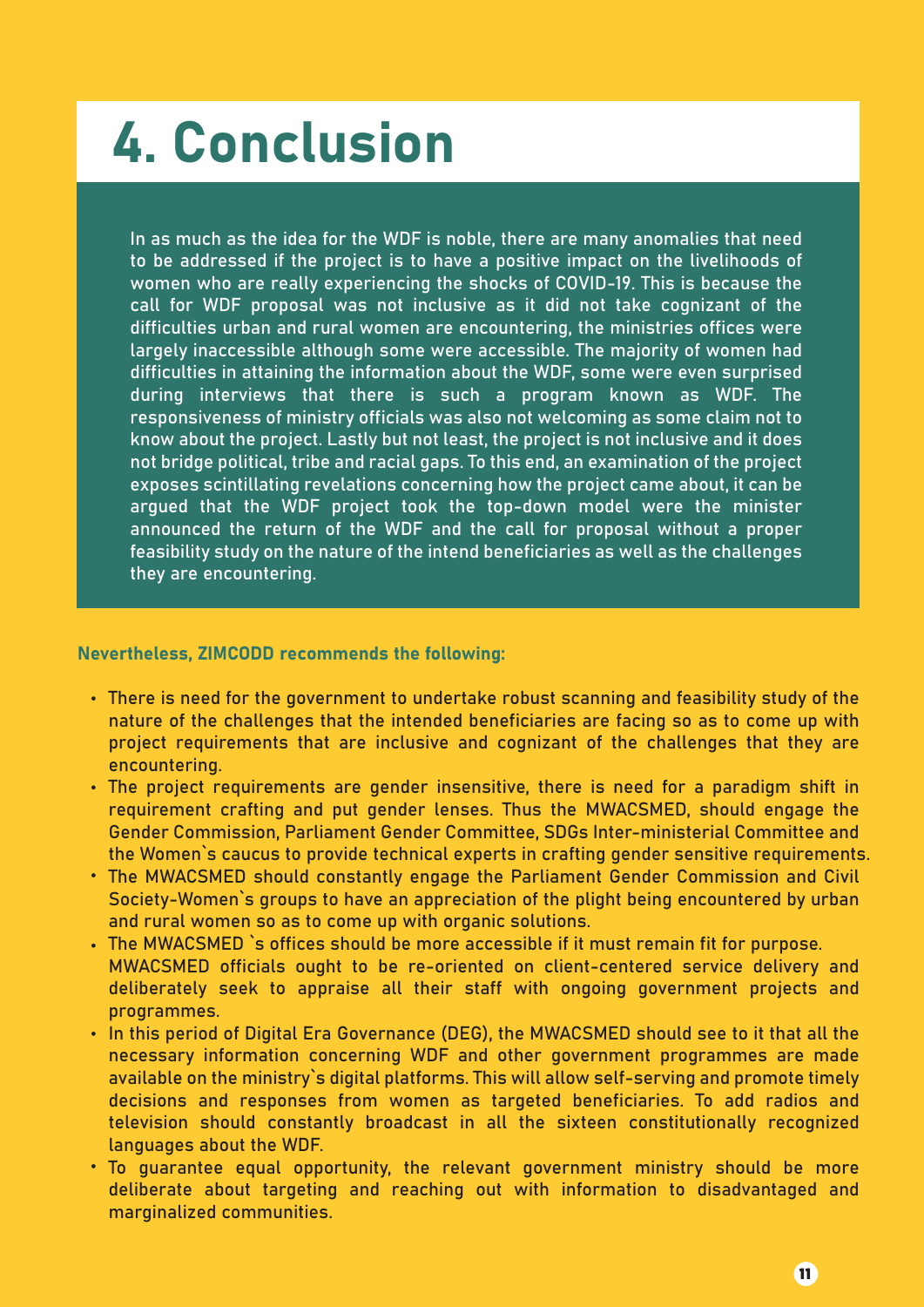#### Proposed Model to Ensure Feasibility, Accessibility and Inclusion of WDF

The findings will then be forwarded to MWACSMED to allow implementation incremental shift addressing the anomalies

The MWACSMED in partnership with Gender Commission, Parliament Gender Committee, SDGs Inter-ministerial Committee , Civil Society-Women`s Groups and the Women`s Caucus must undertake robust environmental scanning of the nature of the challenges that women are encountering both in Urban and Rural Communities. The findings should inform Government`s response and requirements, women should submit when applying for the WDF

> The WDF project should be realigned with the challenges women are in encountering taking into consideration of their difference in nature. For example rural and urban women face  $d$ ifferent challenges in as far as applying and access to the MWACSMED is concerned

Independent evaluations from the Gender Commission, Parliament Gender Committee, SDGs Inter-ministerial Committee , Civil Society-Women`s Groups and the Women`s Caucus should be carried to see if the WDF is really addressing the challenges of women. The evaluations should bring to light all the anomalies associated with the implementation process

> In areas that are inaccessible; structures and mechanisms have to be put in place to help those who are coming from remote and margnilised. Minstry officials ought to be re-oriented on client-centered service delivery and deliberately seek to appraise all their staff with ongoing government projects and programmes

The MWACSMED should disseminate information concerning WDF on different platforms such as radios, tvs,social media, government websites and local authorities infomation boards using all the 16 accepted languages.